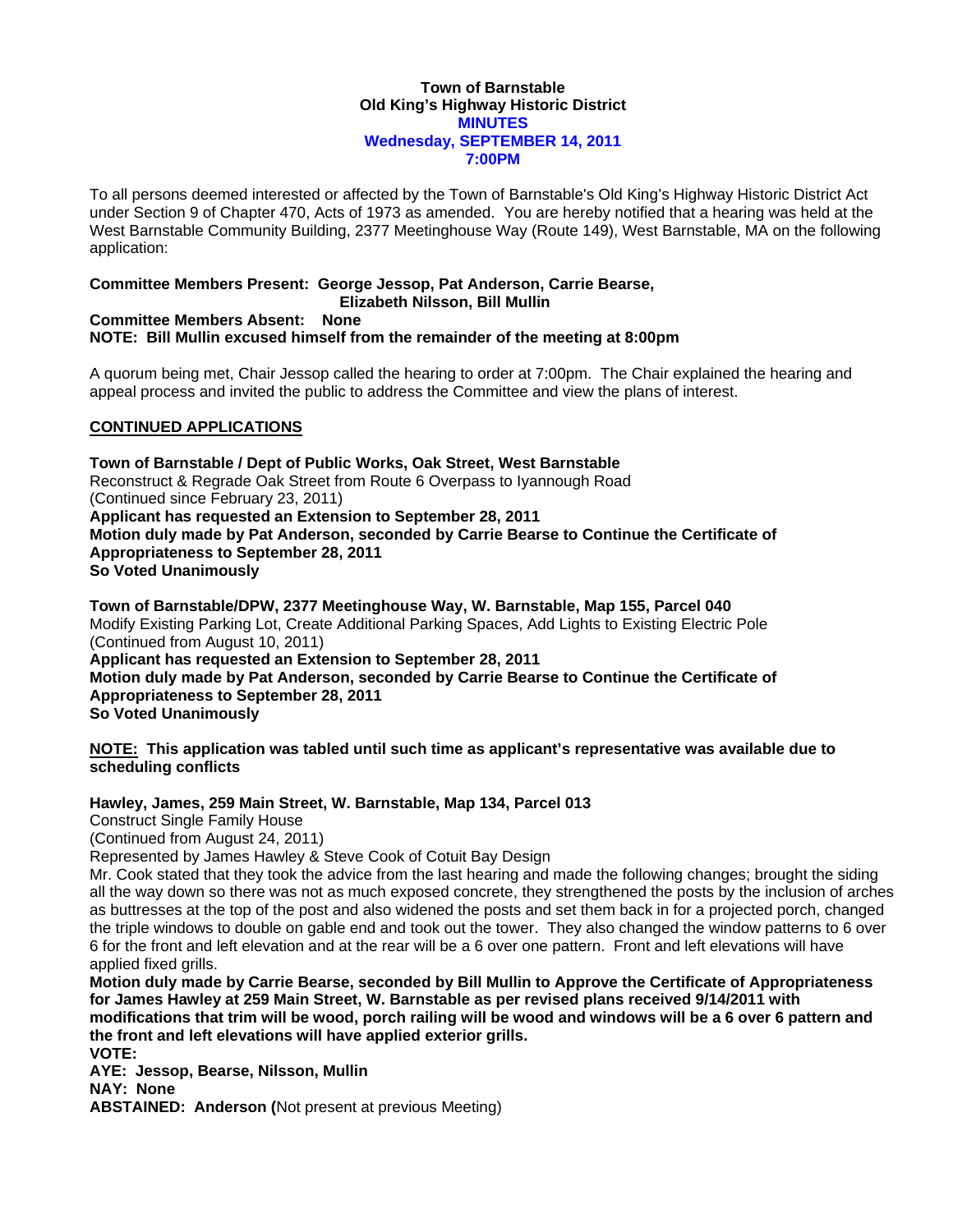## **Parsons, Keith & Ruth, 65 Althea Drive, Barnstable, Map 333, Parcel 019**

Change of Siding and Trim Material

(Continued from August 24, 2011)

No one was present to represent the application. Staff indicated that the homeowner has withdrawn their contract with the agent.

**Motion duly made by Bill Mullin, seconded by Carrie Bearse to Deny the Certificate of Appropriateness for Keith & Ruth Parsons at 65 Althea Drive, Barnstable due to inappropriate materials. So Voted Unanimously** 

### **Holland, Joseph & Michelle, 24 George Street, Barnstable, Map 319, Parcel 078**

Construct 2-Car Garage, Alterations & Additions to Single Family House

(Continued from August 24, 2011)

Represented by Joseph Holland

Mr. Holland explained that at the last meeting he was asked to revise the window patterns so that they were consistent throughout. He has revised the plans to reflect all windows to have a 6 over 1 window pattern. He was also asked to revise the dormer on the house so that it is consistent with the dormer on the garage. He also has added fully engaged columns on the farmer's porch.

Mr. Holland also indicated that there is one change on the rear elevation. They originally proposed double hung windows and they wish to change to awning windows as they are both in bathrooms and it makes sense for this type of window. He has also set awning windows in the rear dormer.

**Motion duly made by Carrie Bearse, seconded by Bill Mullin to Approve the Certificate of Appropriateness as Submitted per revised plans received 9/14/2011 with the addition of the engaged columns on the farmer's porch.** 

**So Voted Unanimously** 

## **NEW APPLICATIONS**

### **Gray, Stephen & Diana, 312 Midpine Road, Barnstable, Map 349, Parcel 025**

Construct 18' x 20' Family Room Addition

Represented by Stephen Bobola, Mass Builders

Mr. Bobola stated that the homeowners had come before this Committee a few years ago for a couple of additions and a deck. This proposed addition will use the same materials to match and will install windows in the same configuration as previously approved.

George Jessop confirmed that this is an addition off the rear of the existing garage.

Elizabeth Nilsson noted the absence of a site plan and Pat Anderson suggested, if approved, to make the motion contingent upon the receipt of a Site Plan.

**Motion duly made by Carrie Bearse, seconded by Elizabeth Nilsson to Approve the Certificate of Appropriateness for Stephen & Diana Gray at 312 Midpine Road, Barnstable as Submitted with stipulation that a Site Plan be submitted prior to issuance of a building permit. So Voted Unanimously** 

**NOTE: This application was taken out of order and heard last on the Agenda. Carrie Bearse removed herself from the discussion and vote** 

## **Bearse, Carrie & Scott, 2755 Main Street, Barnstable, Map 258, Parcel 035**

Change of Paint Color for Shutters, Doors & Garage Door

The Members reviewed the application for a change of paint color for shutters (black), doors (red) and the request for the garage doors to be either black or red. A new storm door is also proposed for the front door.

**Motion duly made by Pat Anderson, seconded by Elizabeth Nilsson to Approve the Certificate of Appropriateness for Carrie & Scott Bearse at 2755 Main Street, Barnstable as Submitted with option of painting garage door either black or red.** 

**So Voted Unanimously** 

#### **Gibson, Frank, 141 Harbor Point Road, Cummaquid, Map 352, Parcel 026**

Install 24 Solar Photovoltaic Panels on Rear South Facing Roof

Represented by Conrad Geyser, Cotuit Solar

A letter of support was received from the Barnstable Energy Commission and entered into the record.

Mr. Geyser stated that they propose placing 24 solar panels on the rear south facing roof and will cover the majority of the roof.

George Jessop noted that there is heavy vegetation and is not visible from any other road.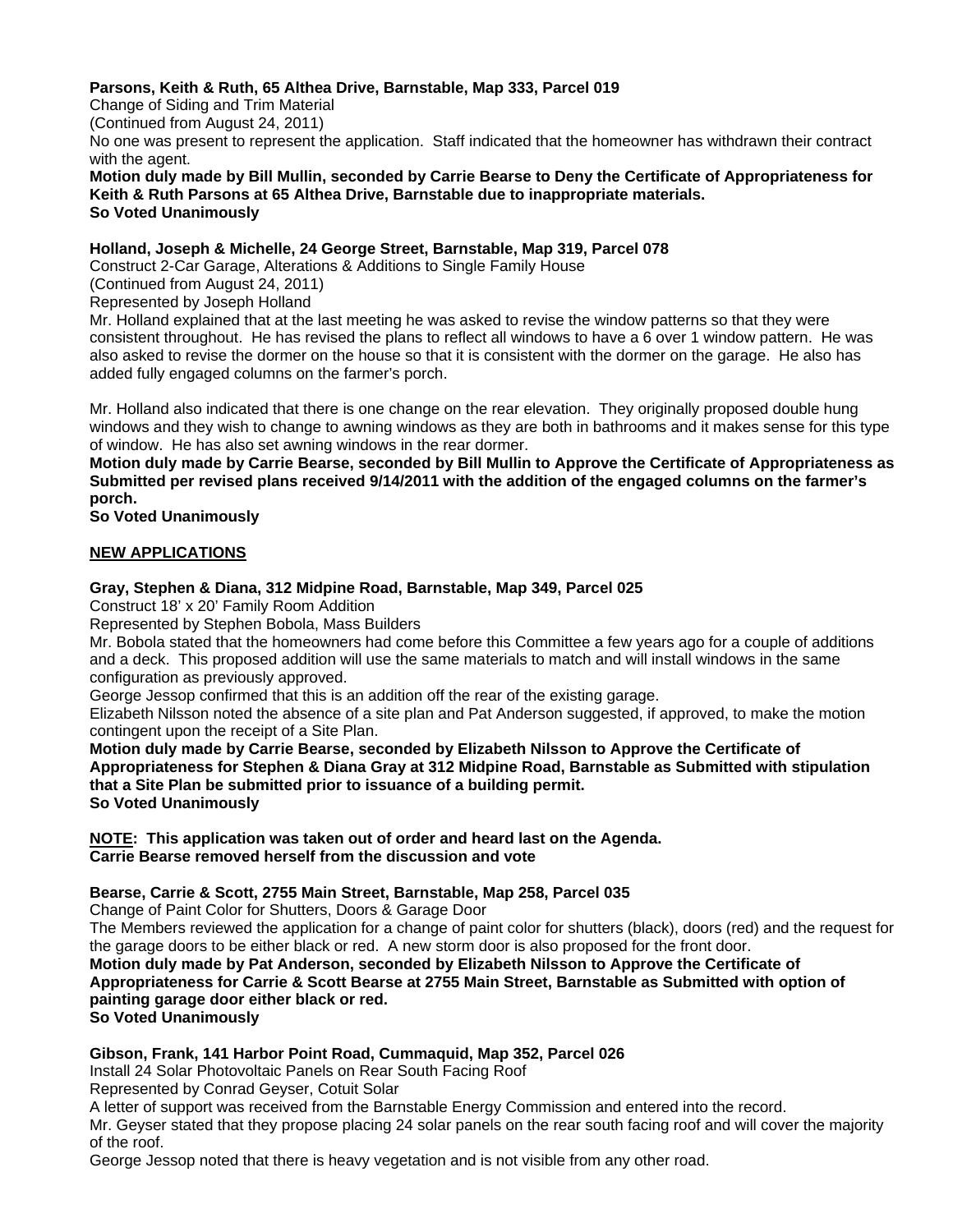**Motion duly made by Carrie Bearse, seconded by Elizabeth Nilsson to Approve the Certificate of Appropriateness for Frank Gibson at 141 Harbor Point Road, Cummaquid as Submitted due to the fact that the home is not viewable from a thoroughfare in the historic district, no abutter opposition and site location is on the rear facing roof elevation.** 

**So Voted Unanimously** 

## **Leclair-Robbins, Denise, 11 Spyglass Hill Road, Barnstable, Map 355, Parcel 002-001**

Multiple Additions (5), New Porch, New Siding, New Shutters

Represented by Erik Tolley, ERT Associates, Inc.

Mr. Tolley explained that the work will consist of five additions as dimensioned on the plans.

Carrie Bearse expressed concern that the roof of the porch addition on the front seems low and asked if it should be higher. Bill Mullin noted that it will be shingled and will blend in so that it is not noticeable. Mr. Tolley further noted that it is only a 6 feet deep porch.

George Jessop asked for the pitch on the rear elevation and Mr. Tolley stated it is very shallow to incorporate the four windows on the existing house. George Jessop then asked since it is a flat roof, will they be utilizing a rubber material. Mr. Tolley noted that it is currently proposed for a rubber material covered by shingles but asked if they could have the option of the rubber roof and Mr. Jessop stated that this would be acceptable to him.

Mr. Tolley also explained that the applicant would like to change the siding to a traditional white cedar shingle bleached grey and the clapboards on the front to grey. Shutters, front door and garage doors are proposed to be painted black.

Mr. Tolley stated that he did not indicate the material of the trim and would like to propose azek. The Committee explained that they do not feel that azek is appropriate and the applicant agreed to wood.

Pat Anderson asked the window pattern and grid application. Mr. Tolley stated that there are no grid patterns on the side and rear elevations and currently there are snap in grids for the front that they would duplicate for consistency. **Motion duly made by Carrie Bearse, seconded by Bill Mullin to Approve the Certificate of Appropriateness for Denise Leclair-Robbins at 11 Spyglass Hill Road, Barnstable as modified to reflect the trim to be wood, clapboards to be painted Nantucket grey, shingles to be dipped grey and new windows to have snap in grills to match existing.** 

**So Voted Unanimously** 

#### **INFORMAL DISCUSSION**

#### **Ben Ford, Troop 54, Marsh Trail, Sandy Neck (Halfway House), Map 263, Parcel 001**

Solar Installation for Eagle Badge

Represented by Ben Ford, Troop 54, Rich French, Marine Services & Doug Pyne

The historic inventory Form B was reviewed for the Halfway House. Mr. Ford stated that originally the thought was to place solar panels on the roof; however, since then, they have decided that a better spot would be on the outhouse walls. Mr. Ford explained that currently the Halfway House has no source of power and is limited with a back up generator. He would like to install a permanent source of power as his project to obtain his Eagle Badge which requires that your project gives back to the community.

Pat Anderson asked if the house is being used for anything other than research and Mr. Ford answered that it is being used by artists, riders and people who hike along the Marsh Trail. She then asked if he would be installing them himself and Mr. Ford stated that he would along with members of his troop and the solar installation representative.

The Members thanked Mr. Ford for appearing tonight and encouraged him to file a full Certificate of Appropriateness for Approval.

#### **MINOR MODIFICATION**

#### **Berube, Edward, 94 Mill Way, Barnstable, Map 300, Parcel 039**

Add Skylight Rear Roof

Carrie Bearse commented that, although already installed, they are evenly spaced and look appropriate. **Motion duly made by Carrie Bearse, seconded by Elizabeth Nilsson to Approve the Minor Modification for Edward Berube at 94 Mill Way, Barnstable as Submitted. So Voted Unanimously**